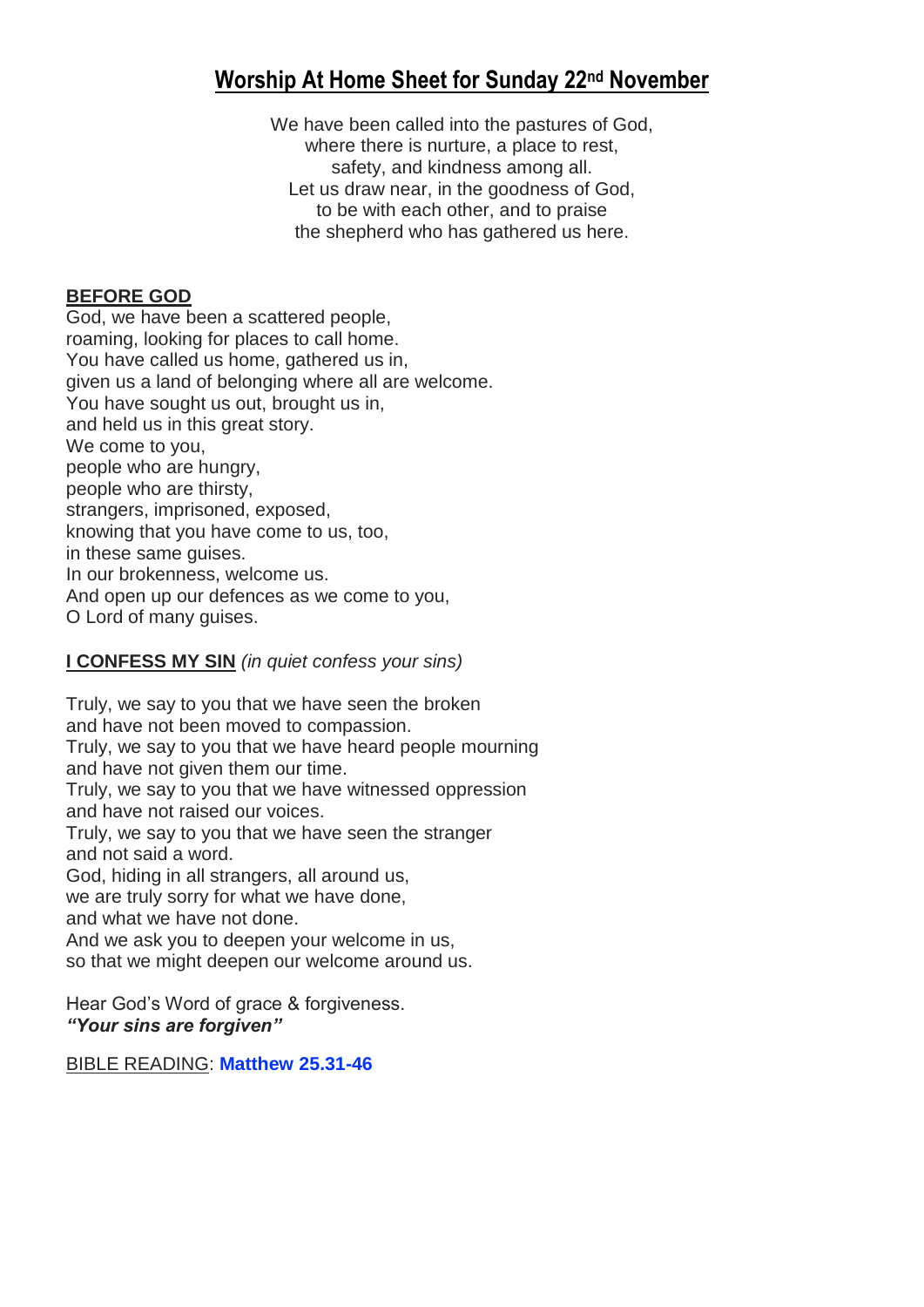# **REFLECTION:**

When you care for someone very much you want things to be OK, and if something goes wrong/adrift you have a real desire to make it better. Even if you can't sort or fix it , it doesn't stop you wanting things to be different. Covid has brought that home to us in a new way. At first glance this reading is gloomy but look closer and you will find a thread of hope 'one day'. That hope becomes real in Jesus and continues in our kingdom living.

That is a message we need to hear for, even without Covid, the world still knows sadness, hurt, injustice and we need to hold on to God's big picture.

That's the reminder of Advent, that season of countdown of days/sleeps to Christmas. When Vice President of Conference Gill Baker said it was not about us counting but about how much we count/matter to God . The latin advenio means to come towards, not us getting nearer to Christmas but rather God coming to us so that life and our living might be different. In Jesus, the Word became flesh, born as a baby, a language that we can all understand.

Reading seems unlikely for Advent. It has nothing to do with Mary and Joseph, the Wise Men, of shepherds watching their flock. Instead it is a lesson about being alert, prepared, getting ready, looking up not bowed down by the details of life.

Nor is it about a fix it God but the God who is with us for the long haul. This is the big picture of God's hope – and for that thanks be to God.

*Rev. Chris Hawke Supernumerary Minister/Synod Sec.* 

# **PERSONAL PRAYER**

Sometimes I am tired, or I'm preoccupied with other demands. Help me take time, help me make time, for kindness, so that rush can take its lower place, and kindness can rise up. Because you had much to do – but made time anyway. Hear me, Amen.

# **PRAY FOR OTHERS:**

For the times when we are sick: *(\*pray also for those known to you)* may we have healing. For the times when we are isolated*\** may we have company. For the times when we are oppressed:*\** may we have justice. For the times when we are exposed:*\** may we have dignity. For the times when we are mistreated:*\** may we have humanity. For the times when we are ignored:*\** may we be heard. For the times when we ignore, or isolate, or oppress, or expose or mistreat:.... (silence) may we change.

Pray for the bereaved, your church/neighbours, your family & yourself.....